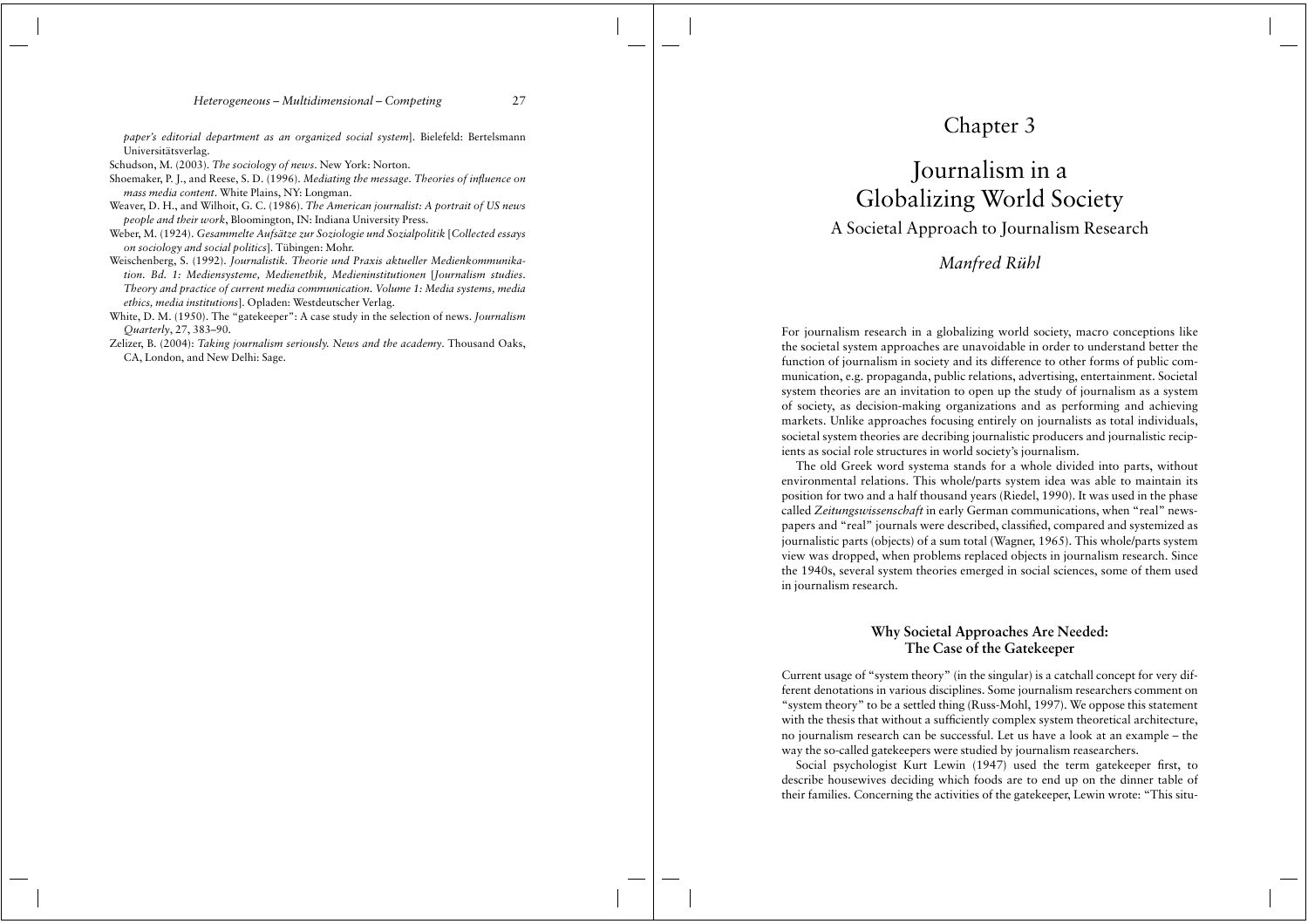ation holds not only for food channels but also for the traveling of a news item through certain communication channels in a group" (Lewin, 1951, p. 187). A journalistic gatekeeper study was conducted "to examine closely the way one of the 'gatekeepers' in the complex channels of communication operates his 'gate'." David Manning White (1950/1964, p. 162) seized upon Lewin's concept, observing the activities of one decision- making wire editor of a small Midwestern newspaper, filtering copy and news stories, from inception to publication. Unlike the housewives in Lewin's study, "Mr Gates" was deciding upon subjective criteria, explicitly on his personnel prejudices (Rogers, 1994, p. 335). White's gatekeeper was an individual, and the study did not problemize organizational structures, decision-making programs, occupational and working roles, hierarchical positions, legal and moral norms, or enforceable values, typical social structures in journalism research.

Methodologically, White's and most other journalistic gatekeeper studies rely upon the doctrine of methodological individualism. This method maintains that statements on social matters are completely reducible to statements about individuals, finding interpretive access to underlying motives of those individuals. Max Weber, elaborating on this method, requests that before looking into factual acting of individuals, scholars should know the individual's social and cultural background – whether he is a "king," a "civil servant," an "entrepreneur," a "pimp" or a "magician" (Weber, 1968, p. 15). Aside from some demographic data, we do not know much about the social and cultural background of "Mr Gates."

 For more than a quarter of a century, the term gatekeeper stood for the production side of journalism, although the scholarly perspectives of interest have changed to institutional and organizational problems (Robinson, 1973; Weiss, 1977). Individuality kept its research priority, when determinations and dependencies of journalists to editors-in-chief and to publishers were studied (Breed, 1952, 1955; Schulz, 1974). Interviews served to collect data and researchers did not expound problems of journalism as objective, social and temporal problems in newsrooms. When journalism researchers became interested in the making and manufacturing of news as journalism's reality (Roshcoe, 1975; Tuchman, 1978), they referred to newsrooms in the traditional bipartite way, viewing organizations as courses of events and as hierarchies of positions, without explaining, whether these two parts can be checked empirically, and how they operate in making and manufacturing news. It may be concluded that gatekeeper studies sufficiently did not take into consideration the social and cultural background of journalists and journalistic organizations. The societal dimension of journalism was neglected.

# **Social Systems Theories**

There is a saying that it takes two to tango. Although journalism is considered to be a major societal and cultural achievement, emerging in 19th-century Europe and North America, journalism researchers usually study only the production side. When classical social scientists prepared ground for the study of making,

30

#### *Manfred Rühl*

buying and reading journalistic products, the societal problems of the time, especially industrialization, urbanization, migration, literacy and democratization came into the game.

 Émile Durkheim (1893/1968) conceived social facts as basic elements of social life, and elaborated on division of labor affecting the evolution of modern society. Georg Simmel, intensely affected by the cross-currents of up-and-coming metropolis, operated in many social intersections, examining especially social differentiation (Frisby and Featherstone, 1997). Simmel had a profound impact on Robert E. Park, who emphasized urban journalism and practiced "publicity," that is, public relations, for years (Rühl, 1999), before becoming the sociologist as city editor of the Chicago School (Lindner, 1996). Max Weber (1968) developed new ideas and new methodological approaches for social research, and some of his many interests were directed to domestic and foreign "press cultures," to the newspaper reading of farm workers and industrial workers. Albert Schäffle (1875), Karl Bücher (1896, 1915), Charles Horton Cooley (1909/1972, 1918) and Robert Ezra Park (1903/1972, 1922) reconstructed independently a field of scholarly interests emphasizing the press, journalism, public relations, with social action and forms of communication as basic processes. All of these scholars differed greatly in their reflections and research on journalism, but they all recognized journalism's linkages to society, studying and evaluating societal components such as publishing, journalistic and editorial work, publics and public opinion, media and technologies, readership, advertisement, ideologies, and so on.

 At this time, it was fashionable to describe society as an organism in the historical steps of birth, maturity and death. However, when Schäffle (1875) described society, he used organic terms without putting societal structures into organismic analogies. Immanuel Kant, Georg W. F. Hegel and Karl Marx designed theories of history with a recognizable system paradigm. Before becoming professor of philosophy, Hegel was a rather successful and well-paid all-round-editor of the daily Bamberger Zeitung. During his eighteen months' stay in Bamberg, his first major work, Phenomenology of Spirit (1807/1978), was published, explaining his system paradigm (Rühl, 1999). Unfortunately, Hegel never wrote a book on journalism.

 Only in the mid- 1940s, when the terms media, mass media and mass communication came up in the United States, they were employed first to criticize American "mass media culture," that is, film, radio, magazines, etc. as a system effecting "mass deceit" in the service of "culture industry" (Adorno, 2001). Theodor W. Adorno claims that products of culture industry are intended to function as goods for economic markets, primarily, tailored to affecting the masses, without attempting to differentiate between media and journalism.

At the time, again almost exclusively in the United States, several cybernetic and communication science system/environment theories are taking shape. The first order cybernetics of observed systems (Wiener, 1946; Ashby, 1956; von Bertalanffy, 1962/1968) stimulate a macro- communication system study in Germany (Reimann, 1968); second order cybernetics of observing systems (von Foerster, 1982) inspired reflections on a variety of communication problems (Krippen-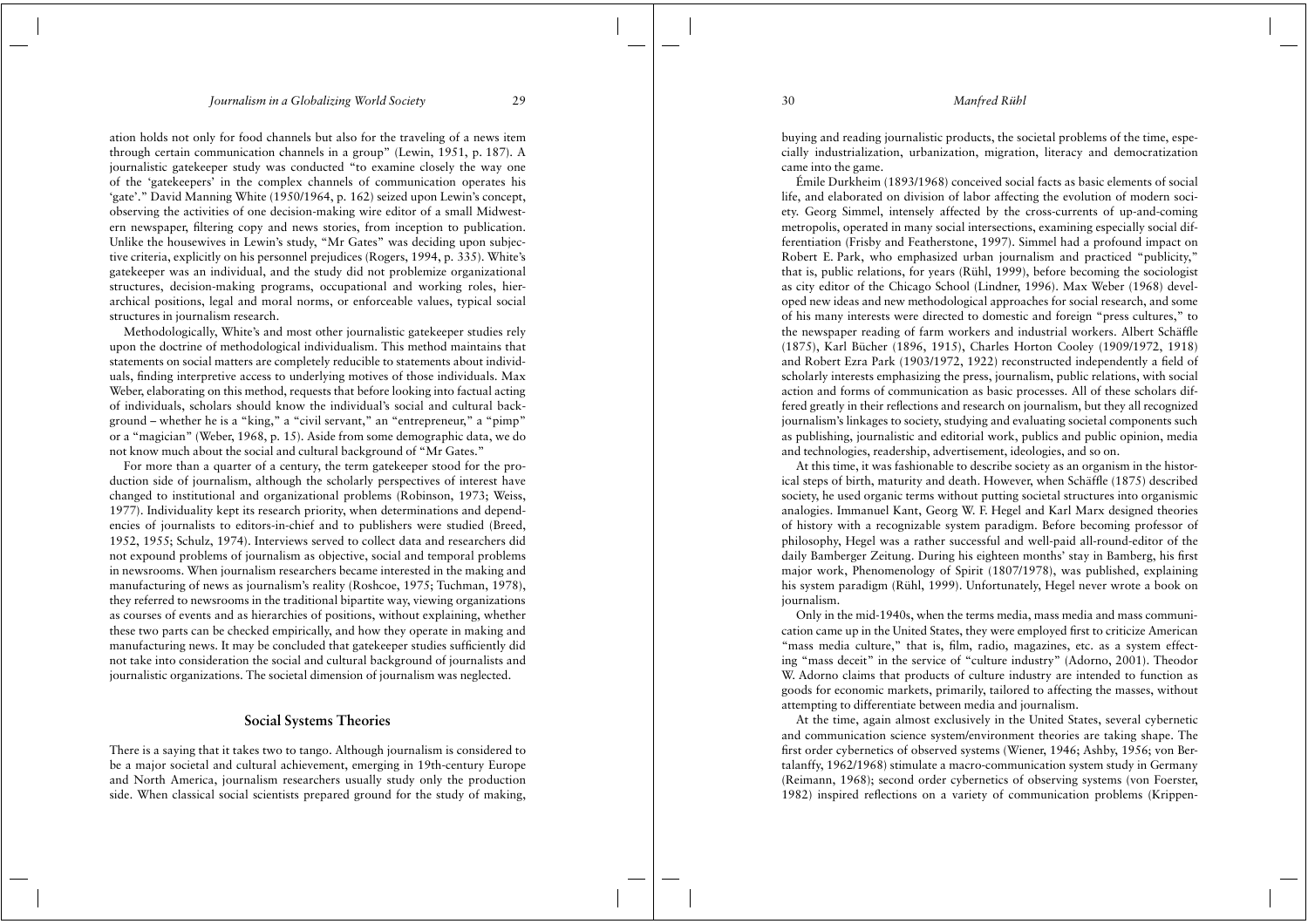dorff, 1979). Another theoretical system approach of generalized assumptions and functional relations is know by the collective title Structural Functionalism. Usually, the American sociologist Talcott Parsons is called the best known representative of Structural Functionalism. But we lean to the assumption that Parsons has designed a world society theory of his own, while parts of his theories found entrance in structural functional system theories, particularly developed and promoted by the German sociologist Niklas Luhmann.

More than others, Talcott Parsons and Niklas Luhmann pioneered the analysis (and synthesis) of world society theory. For the purposes of this chapter, we shall focus on the ideas of Luhmann and briefly sketch a few important features of his work. Luhmann is not known as a journalism researcher in a narrower understanding of the concept. But he has an impact on present day journalism research worldwide.

# **Basic Ideas of Niklas Luhmann**

In the preface to the English edition of his first major work, *Social Systems*, Niklas Luhmann confesses: "This is not an easy book. It does not accommodate those who prefer a quick and easy read" and "this holds for the German text, too" (Luhmann, 1995, p. xxxvii). When we try to open up Luhmann's complex thinking for the sake of this chapter, we are convinced to offer a suitable theory of reflections for macro-, meso- and micro-perspective journalism research.

Luhmann worked out decisive and coherent thoughts for a functional theory of world society, conceived as communication system theory. Entering social sciences in the 1960s and studying with Parsons, Niklas Luhmann began as an action system theorist (Luhmann, 1964, p. 23). When reconstructing a world societal communication theory, the Parsonian world societal action system theory was no longer inspiring. Luhmann noticed inconsistencies, and especially "subject" and "action" were found to be irredeemable for describing world society (Luhmann, 1995, p. xxxvii–xliv). Instead, Luhmann assumes that the complexity of world society is reduced by social systems. The political system or the economic system, to name just a few, are considered subsystems of world society that were set up to solve particular societal problems. Social systems "are by no means given objects, but constitute their identity by drawing a distinction between the system and its environment and by setting boundaries against their environment" (Görke and Scholl, 2006, p. 646). As basic elements of social systems, Luhmann identifies neither actors nor specific individuals but communication. Individual actors such as journalists are not constituents of social systems but important external coperformers for communication systems.

In the 1970s, Luhmann found communication to be the most sophisticated expression of human abilities. Although mankind practices communication every day and experiences communication as something self-evident, Luhmann advises scholars to start from the premise that communication is improbable, and improbability is not a given phenomenon (Luhmann, 1995, p. 154). Early American

32

#### *Manfred Rühl*

sociologists (Albion W. Small, George E. Vincent) likened a "social nervous system" to society's communication apparatus, whereas Robert K. Merton explicitly codified and paradigmatically presented a teleological functional analysis, credited to advance the study of mass communication (Wright, 1989). Luhmann's work does away with notions of system in traditional wording. He reconstructed law, science, religion, economy, politics, media and art as functional systems of world society (Luhmann, 1997). World society's journalism system, however, was not found on his research agenda.

## **Problems of Journalism System Research**

Reviewing research on journalism as a world societal system, we find approaches with Luhmannian, Parsonian, and Structural- Functionalism impacts (Rühl, 1980; Blöbaum, 1994; Kohring, 1997; Scholl and Weischenberg, 1998; Görke, 1999; Malik, 2004). Some of these empirical journalism-and-society or journalism-insociety studies, however, are not tested with the help of functionally generated data, but with data generated in behavioral- positivist manners. Empirical studies taking into account the societal dimension of journalism and using systems theoretical approaches to define journalism are still rare (Scholl, 2002). In order to identify journalism and to differentiate between journalism and other highly complex social systems such as public relations, advertisement or propaganda, a unique function of journalism has to be defined (Rühl, 2001). A quarter of a century ago, I described performance and provision of themes for public communication as the specific journalistic function (Rühl, 1980, p. 322).

In the meantime, there have been many changes in state and field of journalism research. Re-entering this definition in interrelation to current world society, journalism's function can be described as asserting selected and varied themes of persuasive (sometimes manipulative) communication, deliberately improving world populations readability, comprehensiveness and transparancy (Rühl, 2004, p. 82). Journalism research works on preserved journalism theories. Primarily journalism re-analyzes sensemaking themes and information in interdependence with societally accepted norms and values, professionalizing labor and challenging problems of literacy, in past, present and future.

 In our days, the populations of constitutional societes around the globe belong to journalism as readers, listeners and viewers, combining these with the social roles as parents, youth, citizens (or immigrants), consumers, traffic participants, patients, sports fans, tourists, and so on. In different areas of world society, with or without democratic governments, journalism is still growing as urban journalism in mega cities, suburbia, ghettos, country- sides and holiday resorts. Journalism is not a unique achievement. In early 17th- century France there were newspapers and press- related institutions with features and attributes, later on differentiated as journalism, public relations, advertising or propaganda (Solomon, 1972; Rühl, 1999). Efforts to differentiate between journalism, public relations, advertising and propaganda with the help of specific functions, performances and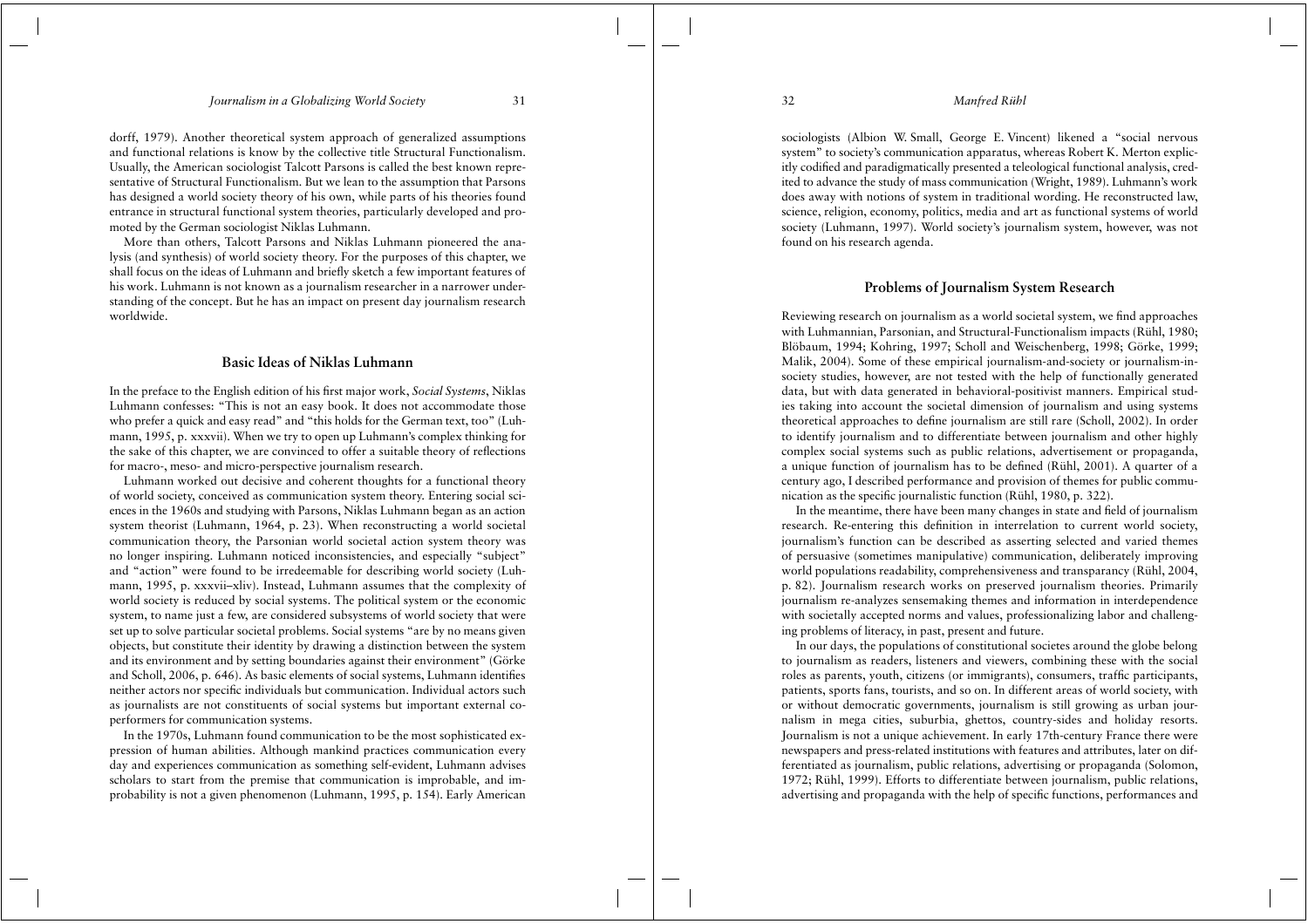tasks, are rather new. But all these persuasive systems can be analyzed on three social levels, on an organizational level (Rühl, 1969, 2002), a market level (Rühl, 1978), and a societal level (Rühl, 1980).

Realigning journalism research is a significant conceptual and theoretical break with gaining information about journalism from collectives of journalistic practitioners. In case studies of newsrooms as organizations with a specific social environment, journalistic operations are steered by pre-programmed decisionmaking (Rühl, 1969; Dygutsch- Lorenz, 1971; Hienzsch, 1990; Neumann, 1997). Operating journalism starts with obtaining resources in short supply. Producing, distributing and receiving of journalism causes different costs, not only time and money, but professional work, enforceable topics, sensemaking information, public attention, stabilizing laws, consented ethical principles, public trust and private confidence. Journalistic resources are divisible and obtainable via markets of politics, economy, labor, lawmaking. Not all journalistic resources can be paid by money.

The major benefit of this approach is: Journalism cannot be reduced, neither to single journalists nor to life systems (operating brains) or consciousness systems (active thinking). Journalism systems operate circularly, without a known beginning and without a foreseeable end. Journalistic repertoires of possibilities in social memories are texts produced in agencies and other journalistic organizations, in Internet, journals, books, archives, libraries, realized through psychic memories. Journalism systems construct and sustain themselves in this way.

 As an academic undertaking, journalism research can be observed as an intersection of world society's journalism system and world society's science system, forming a self- descriptive system containing its own descriptions. Journalism research deserves more attention. Many theoreticians believe that older journalism theories are obsolete. Quite the reverse! In the past two hundred years, families, sciences, economies, politics, religions, journalism also have changed their semantics, sometimes rapidly (Koselleck, 1972). There is no standardized journalism, and our knowledge of journalism is always a selection, variation and retention in interrelations to changing families, sciences, economies etc.

## **Globalization in Journalism Research**

For several thousands of years, face-to-face-communication determined mankind. In the middle of the 15th century, typography offered chances for radical changes, when books, newspapers and journals printed by a letterpress became readable works in vernacular languages, and goods to be evaluated and traded on markets. Different from Latin texts, handwritten and read in medieval monostaries for the order's own use, books, newspapers and journals are produced for markets, addressing potentially everybody, prompting telecommunication worldwide.

 As a researchable concept, globalization implies a theoretical history. The term came up to describe wishful thinking of emperors for a united world, built by secular or religious power. In current issues and controversies, globalization is used

# more often as an umbrella term for a complex series of *economic*, *social*, *political*, *technological* and *cultural* changes, standing for increasing *interdependence*, integration and interaction between peoples and countries in disparate locations. "Global players" are said to dominate markets for goods, money, credits, personnel, and the Internet, being suspect to oppress areas of remote culture or tending to concentrate the sources of energy and knowledge.

*Manfred Rühl* 

Definitions of globalization discussed in communications are highly subjective, depending on political- ideological premises, most of them narrowly related to political-economic problems. When media scholars describe a media globalization, they refer to processes of adapting software applications and web sites, seemingly suitable for global use. Discussed in combined wordings of engineering, economics, culture, marketing and communications, media globalization is not explicitly referring to journalistic problems, modelling communication as transport of something (Hepp et al., 2005).

 Analyzing globalization as changes and confrontations between journalism and other societal systems (politics, economy, religion, law etc.), world society expresses the foremost comprehensive system of human communication, and as a public communication system journalism is attainable worldwide, second to none. Journalism's sensemaking informations can reach all of us, and we all are well advised to be concerned with what's in the paper, what's on television, or online. There is no centralized journalism but a variety of productions and receptions, diversified locally, regionally and nationally, bound to different values, norms, themes and texts. Freedom of the press and voluntary self-control of the press, film, radio and television are not fixed and standardized frontiers, but borderlines relating journalism's freedom of expression to politics, economy, religion, etc.

For centuries, mankind fixed boundaries between territories, powers, religions, languages or currencies areas. Modern borderlines are endless horizons, moving themselves at every approach. Yet, all navigators use endless horizons for orientation and guidance (Husserl, 1999), and everything journalism observes as distinguishable, forms, schemes, frames, themes, informations, genres, headlines, decision-making programs, and so forth, they happen on this side of the horizon, not beyond. Concepts and schemes of journalism are known worldwide, but journalism varies structurally – hopefully in the future, too.

 Globalizing journalism refers to sensemaking as the ultimate horizon of world society, permeable for new possibilities, drawing up limits for orientation. Journalism responds to globalization with renewing networks of production, organizations, marketing, house- holding, re- entering preserved journalism cultures. A unity of journalism education is not worthwhile. Time costs for googled journalism go down extremely. But what about news offered anonymously , without a traditional newspaper title. Do we trust it (Rühl, 2005)?

#### References

Adorno, Th. W. (2001). *The culture industry: selected essays on mass culture*; edited and with an introduction by J. M. Bernstein. London and New York: Routledge.

34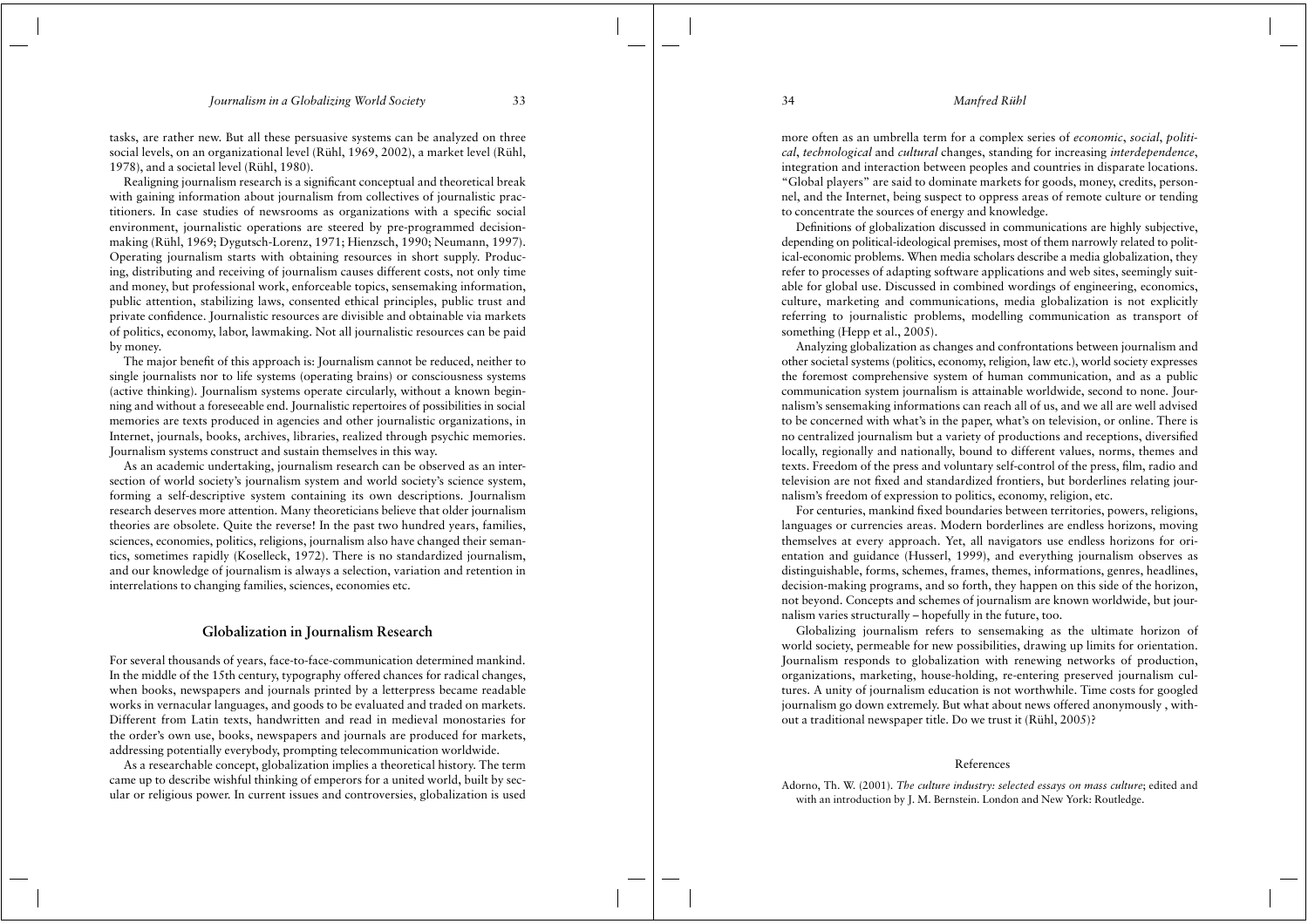Ashby, W. R. (1956). *An introduction to cybernetics*. New York: Wiley and Sons.

- Bertalanffy, L. v. (1962/1968). General system theory: a critical review. *General System Theory*, VII, 1–20. Reprint in W. Buckley (ed.) (1968). *Modern systems research for the behavioral scientist* (pp. 11–30). Chicago, IL: Aldine.
- Blöbaum, B. (1994). *Journalismus als soziales System* [*Journalism as social system*].Opladen: Westdeutscher Verlag.
- Breed, W. (1952). The newspaperman, news, and society. PhD dissertation, Columbia University.
- Breed, W. (1955). Social control in the newsroom: a functional analysis. *Social Forces*, 33, 326–55.
- Bücher, K. (1896). *Arbeit und Rhythmus* [*Work and rhythm*]. Leipzig: Reinicke.
- Bücher, K. (1915). *Die deutsche Tagespresse und die Kritik* [*The German daily press and criticism*]. Tübingen: Mohr (Siebeck).
- Cooley, C. H. (1909/1972). *Social organization. A study of the larger mind*. New York: Schocken.
- Cooley, C. H. (1918). *Social process*. Introduction by Roscoe C. Hinkle. Carbondale, IL: Southern Illinois University Press.
- Durkheim, É. (1893/1968). *The division of labor in society*. New York: Free Press.
- Dygutsch-Lorenz, I. (1971). *Die Rundfunkanstalt als Organisationsproblem* [*The broadcasting institution as organization problem*]. Düsseldorf: Bertelsmann Universitätsverlag.
- Foerster, H. v. (1982). *Observing systems*. Salinas, CA: Intersystems Publications
- Frisby, D., and Featherstone, M. (1997). *Simmel on Culture: Selected Writings*. London: Sage.
- Görke, A. (1999). *Risikojournalismus und Risikogesellschaft. Sondierung und Theorieentwurf* [*Risk journalism and risk society. Analysis and theoretical draft*]. Opladen and Wiesbaden: Westdeutscher Verlag.
- Görke, A., and Scholl, A. (2006). Niklas Luhmann's theory of social systems and journalism research. *Journalism Studies*, 7(4), 645–56.
- Hegel, G. W. F. (1807/1978). *Phenomenology of spirit*. Translation by A. V. Miller, with analysis of the text and Foreword by J. N. Findlay. Oxford: Clarendon Press.
- Hepp, A., Krotz, F., and Winter, C. (eds.) (2005). *Globalisierung der Medienkommunikation. Eine Einführung* [*Globalization and media communication. An introduction*].Wiesbaden: Verlag für Sozialwissenschaften.
- Hienzsch, U. (1990). *Journalismus als Restgröße. Redaktionelle Rationalisierung und publizistischer Leistungsverlust* [*Journalism as residual. Editorial rationalization and loss of "publizistische" performance*]. Wiesbaden: Deutscher Universitäts- Verlag.
- Husserl, E. (1999). *The idea of phenomenology: A translation of Die Idee der Phänomenologie*. Translation and Introduction by Lee Hardy. Collected works no. 8. Dordrecht: Kluwer.
- Kohring, M. (1997). *Die Funktion des Wissenschaftsjournalismus. Ein systemtheoretischer Entwurf* [*The function of science journalism. A systems theoretical approach*]. Opladen: Westdeutscher Verlag.
- Koselleck, R. (1972). Einleitung [Introduction]. In O. Brunner, W. Conze, and R. Koselleck, (eds.), *Geschichtliche Grundbegriffe. Historisches Lexikon zur politisch- sozialen Sprache in Deutschland* [*Basic terms of history. Historical encyclopedia of politicalsocial language in Germany*]. Vol. 1 (pp. xiii–xxvii). Stuttgart: Klett- Cotta.
- Krippendorff, K. (ed.) (1979). *Communication and control in society*. New York: Gordon and Breach.

36

#### *Manfred Rühl*

Lewin, K. (1947). Frontiers in group dynamics I. Concept, method, and reality in social science, social equilibria, and social change. *Human Relations*, 1(1), 5–42.

- Lewin, K. (1951). *Field theory in social science: Selected theoretical papers*. D. Cartwright (ed.) New York: Harper and Row.
- Lindner, R. (1996). *The reportage of urban culture: Robert Park and the Chicago school*. Translation by A. Morris with J. Gaines and M. Chalmers. Cambridge, UK: Cambridge University Press.
- Luhmann, N. (1964). *Funktionen und Folgen formaler Organisation* [*Function and consequences of formal organizing*]. Berlin: Duncker and Humblot.
- Luhmann, N. (1995). *Social systems*. Translation by J. Bednarz, Jr., with D. Baecker. Foreword by E. M. Knodt. Stanford, CA: Stanford University Press.
- Luhmann, N. (1997). *Die Gesellschaft der Gesellschaft* [*The society of society*]. Two vols. Frankfurt/Main: Suhrkamp.
- Malik, M. (2004). *Journalismusjournalismus. Funktion, Strukturen und Strategien der journalistischen Selbstthematisierung* [*"Journalimsjournalism." Function, structures and strategies of journalistic self reporting*]. Wiesbaden: Verlag für Sozialwissenschaften.
- Neumann, S. (1997). *Redaktionsmanagement in den USA: Fallbeispiel "Seattle Times"*[*Newsroom management in the USA: The case of "Seattle Times"*]. Munich: Saur.
- Park, R. E. (1903/1972). *The crowd and the public, and other essays*. Edited and with an introduction by H. Elsner, Jr. Chicago, IL: University of Chicago Press.
- Park, R. E. (1922). *The immigrant press and its control*. New York and London: Harper and Brothers.
- Reimann, H. (1968). *Kommunikations-Systeme. Umrisse einer Soziologie der Vermittlungs- und Mitteilungsprozesse* [*Communication systems. Outline of a sociology of mediation and communication processes*]. Tübingen: Mohr (Siebeck).
- Riedel, M. (1990). System, Struktur [System, structure]. In O. Brunner, W. Conze, and R. Koselleck (eds.), *Geschichtliche Grundbegriffe. Historisches Lexikon zur politischsozialen Sprache in Deutschland* [*Basic terms of history. Historical encyclopedia of political-social language in Germany*]. Vol. 4 (pp. 285–322). Stuttgart: Klett- Cotta.
- Robinson, G. J. (1973). Fünfundzwanzig Jahre "Gatekeeper"- Forschung: Eine kritische Rückschau und Bewertung [Twenty-five years of "gatekeeper" research. A critical review and evaluation]. In J. Aufermann, H. Bohrmann, and R. Sülzer (eds.), *Gesellschaftliche Kommunikation und Information. Forschungsrichtungen und Problemstellungen.* Vol. 1 (pp. 344–55). Frankfurt/Main: Athenäum Fischer.
- Rogers, E. M. (1994). *A history of communication study. A biographical approach*. New York: The Free Press.
- Roshcoe, B. (1975). *Newsmaking*. Chicago, IL, and London: Chicago University Press.
- Rühl, M. (1969). *Die Zeitungsredaktion als organisiertes soziales System* [*The newspaper newsroom as organized social system*]. 2nd edition, 1979. Fribourg/Switzerland: Universitätsverlag.
- Rühl, M. (1978). Markt und Journalismus [*Market and journalism*]. In M. Rühl and J. Walchshöfer (eds.), *Politik und Kommunikation.* Festgabe für Franz Ronneberger zum 65. Geburtstag [*Politics and communication*] (pp. 237–71). Nuremberg: Verlag der Nürnberger Forschungsvereinigung.
- Rühl, M. (1980). *Journalismus und Gesellschaft. Bestandsaufnahme und Theorieentwurf* [*Journalism and society. Review and theoretical outline*]. Mainz: v. Hase und Koehler.
- Rühl, M. (1999). *Publizieren*. *Eine Sinngeschichte der öffentlichen Kommunikation* [*Publishing. A "Sinn" history of public communication*]. Opladen and Wiesbaden: Westdeutscher Verlag.